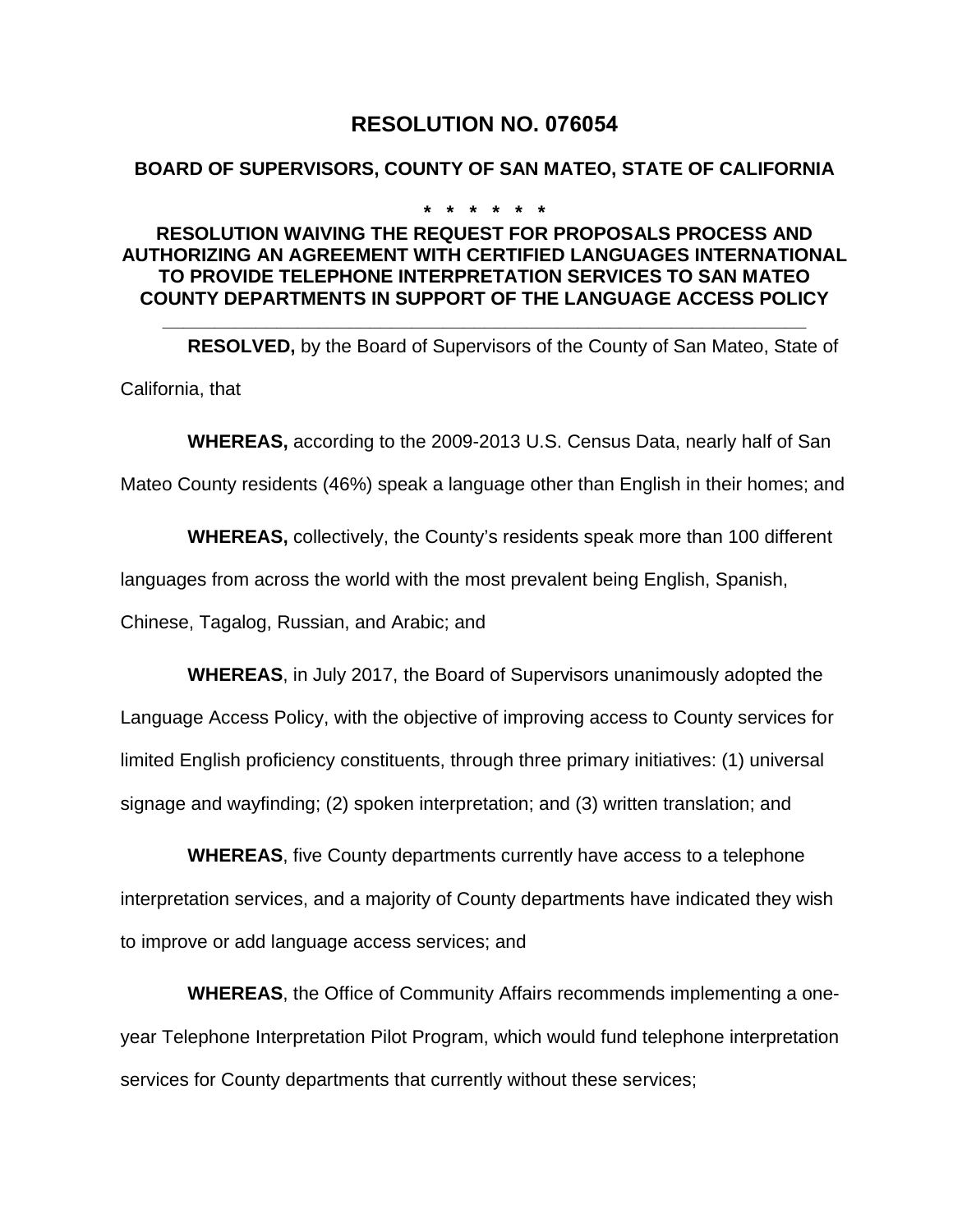**WHEREAS,** this Board has been presented with an agreement for consideration, under which Certified Languages International would provide telephone interpretation services to all County Departments as part of a "Telephone Interpretation Pilot Project" for the provisional period of August 1, 2018, through July 31, 2019, for an amount not to exceed \$150,000; and

**WHEREAS,** the Board has considered this agreement as to form and content and desires to enter into it; and

**WHEREAS**, Certified Languages International has experience working with existing San Mateo County Departments, has experience serving San Mateo County residents, and has the ability to begin immediately providing these services. In addition, it is in the best interest of the County could be served without the necessity of requests for proposals in this case.

**NOW, THEREFORE, IT IS HEREBY DETERMINED AND ORDERED** that the requirement of a request for proposals is waived and the President of the Board of Supervisors be and is hereby authorized and directed to execute said agreement for and on behalf of the County of San Mateo, and the Clerk of this Board shall attest the President's signature thereto.

**BE IT FURTHER RESOLVED** that the County Manager or the County Manager's designee is authorized to execute contract amendments which modify the County's maximum fiscal obligation by no more than \$25,000 (in aggregate), and/or modify the contract term and/or services so long as the modified term or services is/are within the current or revised fiscal provisions.

\* \* \* \* \* \*